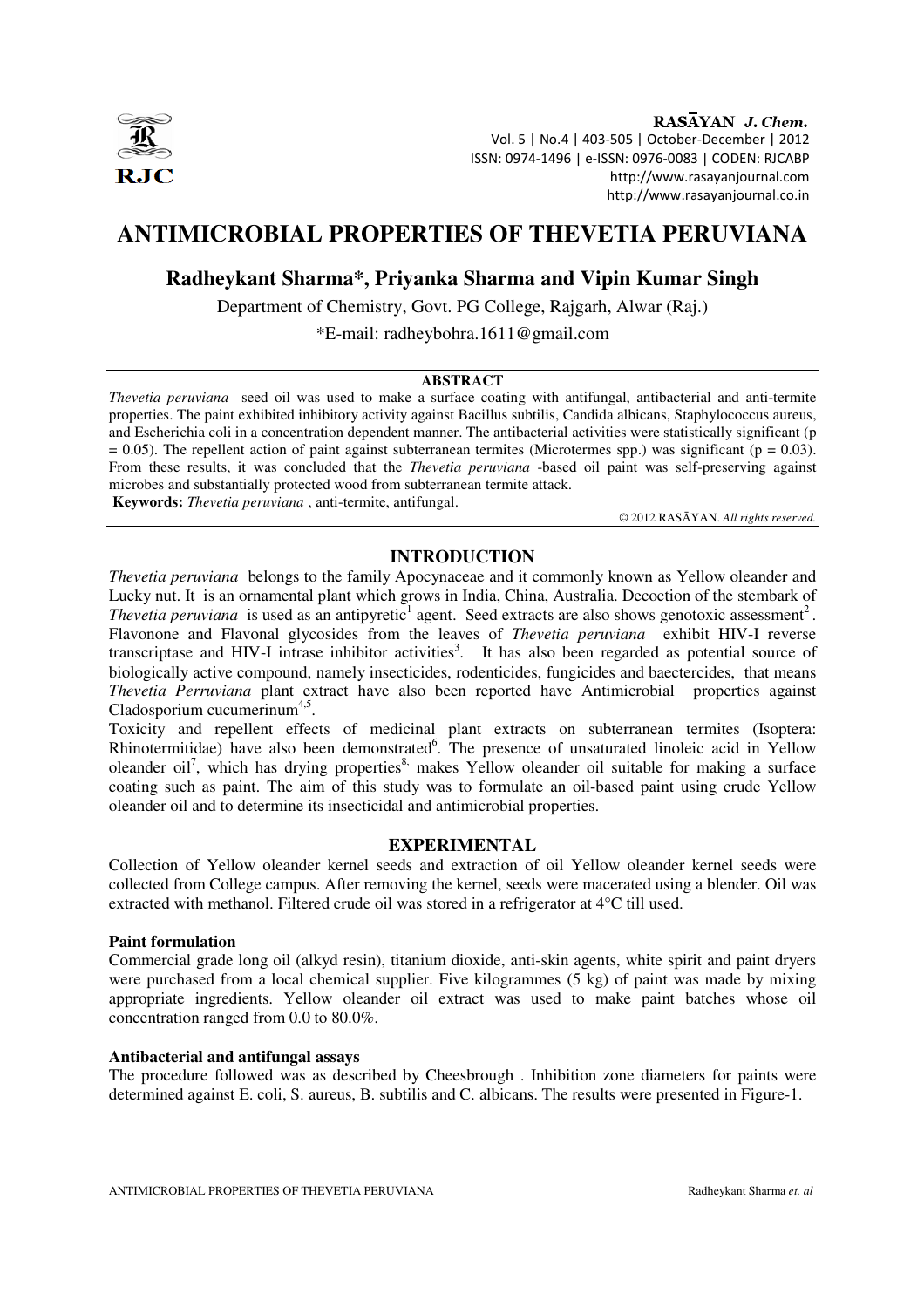#### **Anti-termite activity**

Labeled dry plywood plates (6 x 6 inches) were painted on both sides, (in triplicate) with the formulated paints. One set of control plates was painted with neat oleander oil, while the other was painted with a paint in which Yellow oleander oil was not added.



Fig.-1: Inhibition zone diameters (mm) of Oleander paint



Fig.-2: Repellent activity of Oleander paint towards *Microtermes spp.* 

After drying to constant weight in the laboratory environment, each plate weight was determined. The wooden plates were then placed side by side and covered with foliage under a termite (Microtermes spp) nest and left for a period of one month. Moisture was constantly maintained by pouring water on the foliage within the exposure period, so as to maintain appropriate environmental conditions favourable to termites. After the exposure period, the wooden plates were washed with clean water to remove soil and debris, and dried in the oven at 50°C to a constant weight. The mass of each plate was then determined and the average weight loss calculated.

## **RESULTS AND DISCUSSION**

The Oleander paint inhibited the tested microbes in a concentration dependent manner. The control paint (containing 0.0% oil) did not inhibit the test bacteria and fungus. From these results, it was concluded that oleander paint was self-preserving against bacterial and fungal attack. Antibacterial and antifungal activity of *Thevetia peruviana* plant extracts had been earlier established<sup>4,11</sup> and collaborates with the present findings. From Figure 2 it was evident that the oleander paint repelled Microtermes spp. The repellent action was highest when pure oleander oil was used. However, no termite deaths were reported in this study. Insecticidal and toxicity of Yellow oleander oil has been reported.<sup>10,12,13</sup>Also anti-termite